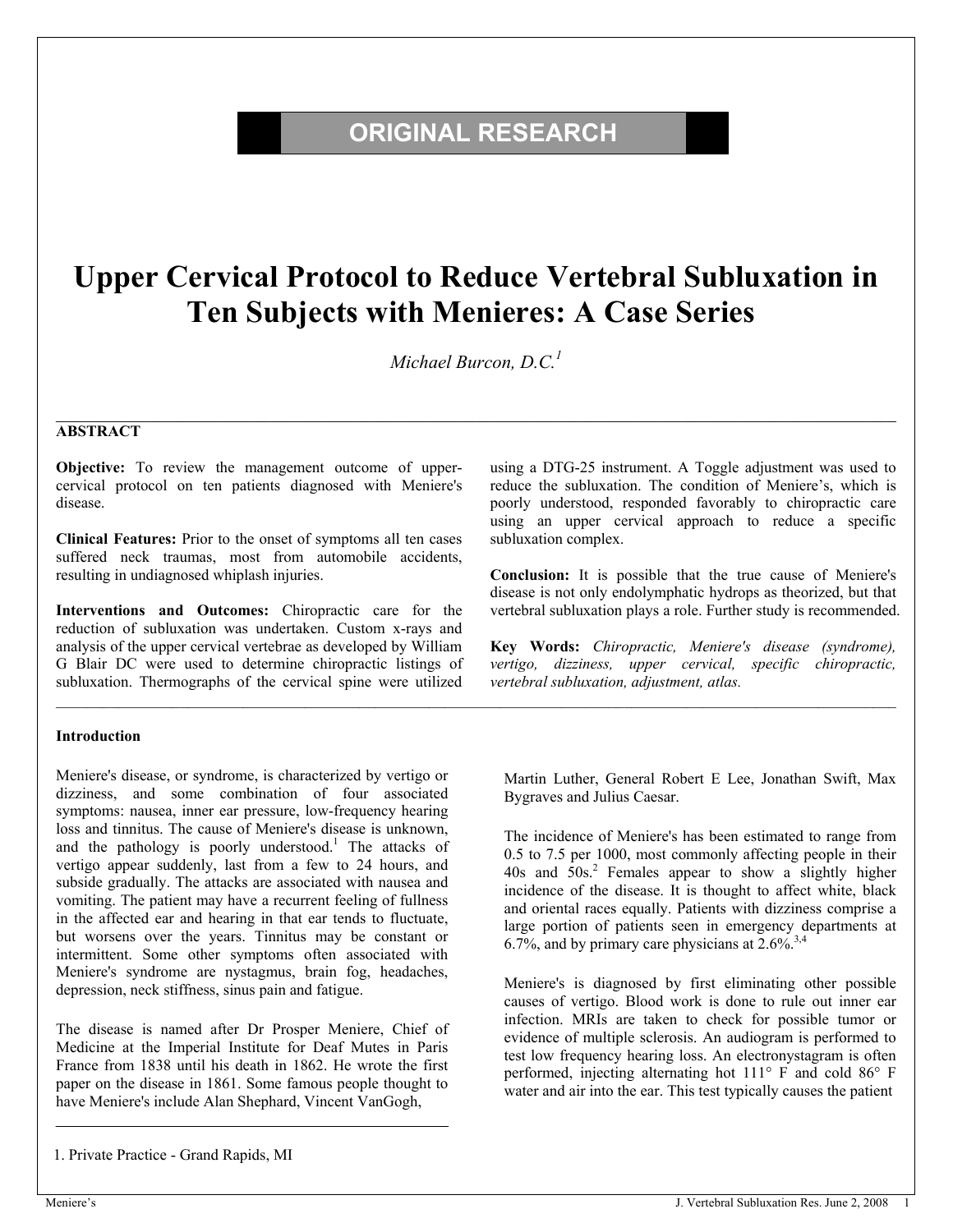to become nauseous. Electrocochleography is considered the most objective test for Meniere's disease.<sup>5</sup> A needle is inserted through the eardrum and wired to an oscilloscope. A series of ticks are introduced into the ear through a headphone and a graph of the response is made.

Patients diagnosed with Meniere's are advised to restrict salt in their diets, and to avoid nicotine and caffeine. Diuretics such as Dyazide may be prescribed to reduce salt; and Triamterene to retain potassium. Antivert is prescribed for the vertigo. Antihistamines are routinely used to reduce head congestion. Anticholinergics are used to allay nausea. Some combination of barbiturates, antidepressants or sleeping pills is generally prescribed. Gentamycin may be injected into the middle ear to destroy hair cells.

If symptoms are not controlled with drugs, surgery may be considered. Endolymphatic subarachnoid shunts are found to be 59% effective. Less commonly, a variety of sac incision operations are performed. They are successful 45% of the time, but result in profound or total hearing loss in 4.3% of cases.<sup>6</sup> Vestibular neurectomy may be performed. Labyrinthectomy is effective in eliminating symptoms, but also destroys hearing.

The term *endolymphatic hydrops* is used interchangeably with Meniere's disease and Meniere's syndrome in the literature. Although the underlying etiology of Meniere's is unknown, a consistent finding is *hydrops* to indicate dilation of the endolymphatic spaces. It appears that fluid build-up in the endolymphatic space, caused either by overproduction or reduced absorption, exposes hair cells responsible for sensing movement and balance to progressive damage or paralysis.<sup>7</sup> Another theme in reports on etiology and pathology of Meniere's disease is an increase in immunoglobulins both in the endolymphatic fluid and in serum. This would suggest an underlying infection, probably viral, or autoimmune component with this condition.

Both the vestibular and cochlear nerves join the internal auditory meatus to form CN VIII, which enters the brain stem at the cerebello-pontine angle. Meniere's is considered a common peripheral ailment, however it is often overlooked that although within the substance of the brain itself, the root entry zone of the eighth cranial nerve is considered a peripheral vestibular structure.<sup>8</sup> An atlas subluxation may irritate this nerve root by compromising the size of the neural canal space.<sup>9</sup> Rosenberg reported a case of cervical cord impingement observed with magnetic resonance imaging, bringing on signs and symptoms of medulla compression.<sup>10</sup>

Also, dizziness related to perturbations in information received from proprioceptors in the neck that feed into the vestibular system, are not usually taken into consideration.<sup>11</sup> Such proprioceptive insult is a common result of even minor whiplash injuries. One theory has proposed that irritation of sympathetic nerves can elicit spasms within the vertebral artery, leading to decrease in blood flow to the brain stem.<sup>12</sup> The vertebral arteries reach the interior of the skull by ascending through the transverse foramina of the cervical vertebrae, turning medially along the upper surface of the posterior arch of atlas and then penetrating the posterior atlanto-occipital membrane and the underlying dura to enter

the subarachnoid space.<sup>13</sup> Subluxation of the atlas may diminish blood flow through the vertebral arteries and their intracranial branches which supply the spinal cord, CN VIII, medulla, cerebellum and inner ear via the labyrinthine artery.

Finally, internal pressures of the body—specifically that of the cerebrospinal fluid—are rarely taken into consideration. The fluid spaces of the inner ear are connected to the CSF by the cochlear aqueduct, believed to be patent in most humans. Thus pressure changes in CSF are transmitted directly to the ear.<sup>14</sup>

The tensor veli palatini and salpingopharyngeus muscles control the auditory tubes, responsible for equalizing pressure in the middle ears with the atmosphere. These muscles are innervated by the pharyngeal nerve plexi which have a contribution from Cranial Nerve XII. The hypoglossal canal lies under cover of about the middle of each occipital condyle, intimate to atlas. Therefore, an atlas subluxation could furthermore interfere with a tubal function.

Most normal individuals cannot appreciate the devastating impact of vertigo. The patient perceives that the world is spinning around them. Vertigo disrupts every aspect of life since the patient loses the ability to do anything normally, especially when movement is involved. It can totally incapacitate the individual, often confining them to bed. Vertigo is to dizziness what migraine is to headache.

This report describes the results of ten patients suffering from Meniere's who all experienced dramatic improvement after their first or second upper cervical adjustment to reduce an Atlas subluxation.

# **Methods**

The technique utilized is based on the work of Dr. BJ Palmer as developed at his Research Clinic at Palmer Chiropractic College in Davenport, IA, from the early 1930s until his death in 1961.15,16,17 Techniques also include the vertebral subluxation pattern work of his clinic director, Lyle Sherman DC, for whom Sherman College of Straight Chiropractic, Spartanburg, SC is named.<sup>18</sup>

In each case a detailed case history was taken on the first visit, followed by a spinal examination including cervical motion palpation. A report of findings was given, recommending a set of five cervical x-rays when evidence of an upper cervical subluxation was discovered in each patient. Custom x-rays and analysis of the upper cervical vertebrae as developed by William G Blair DC were used to determine chiropractic listings of subluxation.<sup>19</sup> A scout series composed of Base Posterior, A-P Open Mouth and five-degree rotated Lateral Cervical views was used to determine the optimum angles from which to observe the atlanto-occipital and apophyseal articulations. An articular series that included Blair Oblique Protracto-views of each atlanto-occipital articulation was then taken based upon these calculations.

Dr. Blair began to develop his distinctive method for the analysis and correction of subluxations of the cervical spine soon after graduating from the Palmer School of Chiropractic and establishing his practice in Lubbock, Texas in 1949.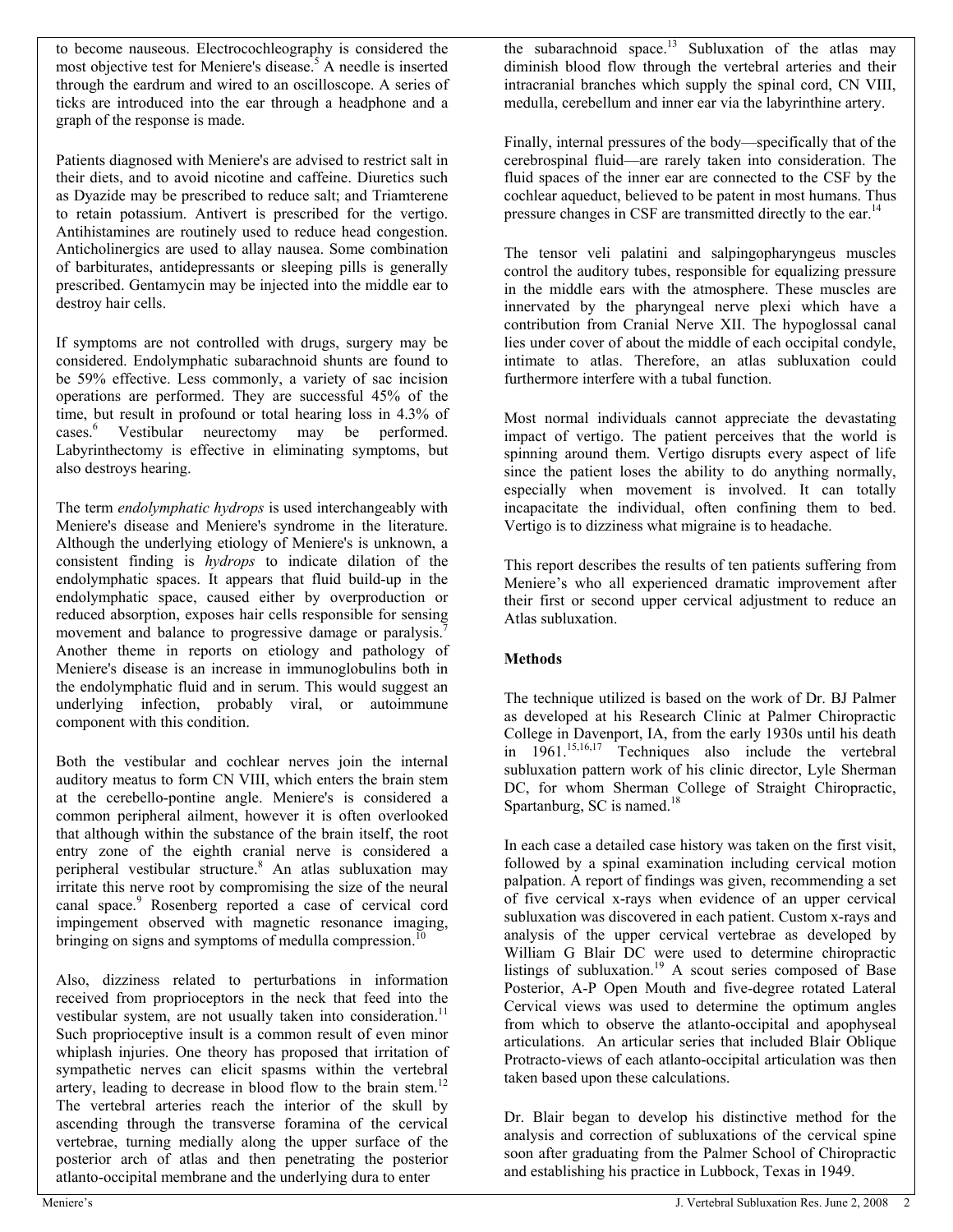Trained in the classical upper cervical specific *Hole In One* method, he soon became concerned with the potential effects of osseous asymmetry or *malformation* on the accuracy of the traditional spinographic analysis in producing a valid adjustive listing. His observations of skeletal specimens also led him to conclude that the prevailing view of misalignment of atlas in relation to the occiput was inaccurate. He found that the atlas could not move in a truly lateral direction because the slope of the lateral masses and the condyles created an osseous locking mechanism preventing such motion; and atlas could not rotate in relation to occiput in the coronal plane without causing a gapping of the atlanto-occipital articulations due to the complementary shapes of the articular surface of the occipital condyles and the lateral masses.<sup>20</sup>

The Base Posterior view was used to plot and measure the convergence angles representing the longitudinal axis of the respective atlanto-occipital articulations. The A-P Open Mouth view was used to study lateral deviations of the neural rings, which may cause brainstem pressure. Blair Oblique Protracto-views of each atlanto-occipital articulation were made with the patient turned in a positioning chair and then secured in head clamps at an angle equal to the convergence angle of the articulation being studied, so that the central ray was directed obliquely anterior-to-posterior along the convergence angles respectively.



#### **Figure 1**

SHOWS CONDYLE CONVERGENCE ANGLES NECESSARY TO TAKE RIGHT AND LEFT BLAIR PROTRACTO VIEWS \_\_\_\_\_\_\_\_\_\_\_\_\_\_\_\_\_\_\_\_\_\_\_\_\_\_\_\_\_\_\_\_\_\_\_\_\_\_\_\_\_\_\_\_\_\_\_\_\_\_\_\_

In this manner the antero-lateral (distal) margins of each of the articulations were clearly imagined and trichotomously classified as being either juxtaposed, overlapped where atlas

lateral mass margin was more anterolateral than condyle margin, or underlapped where lateral mass margin was less antero-lateral than condyle margin.

These appositional judgments of each articulation may then be combined to deduce the actual unilateral or ambilateral misalignment pathways of atlas in relation to occiput, and an anatomically accurate misalignment listing and adjustive formula may thus be derived. $21$ 



#### **Figure 2**

RIGHT BLAIR PROTRACTO VIEW EXHIBITS ALIGNMENT OF THE CONDYLE-LATERAL MASS EDGE. THIS WOULD BE LISTED AS EVEN \_\_\_\_\_\_\_\_\_\_\_\_\_\_\_\_\_\_\_\_\_\_\_\_\_\_\_\_\_\_\_\_\_\_\_\_\_\_\_\_\_\_\_\_\_\_\_\_\_\_

There are only four atlas listings under this system—anterior and superior on either the right or left, or posterior and inferior on either the right or left. Using the anterior tubercle of atlas as the reference point, considering the rocker configuration of the atlanto-occipital articulation, if atlas moves posterior then it must also move inferior.<sup>22</sup>

Detailed leg checks were performed on each patient visit, utilizing the work of J Clay Thompson DC and Clarence Prill  $DC^{23,24}$  With patient prone, they were instructed to first turn their head right and then left, then back to center. Any change of relative leg length was noted and considered evidence of upper cervical subluxation. A straight downward *piston* motion of the short leg was considered evidence of an atlas subluxation. However, if a slight lateral movement were notated during the downward sweep, evidence of an axis subluxation would be considered.

What causes one leg to appear shorter than the other and to change relative length when the head is turned while the patient is lying down, not upright in gravity? One subluxation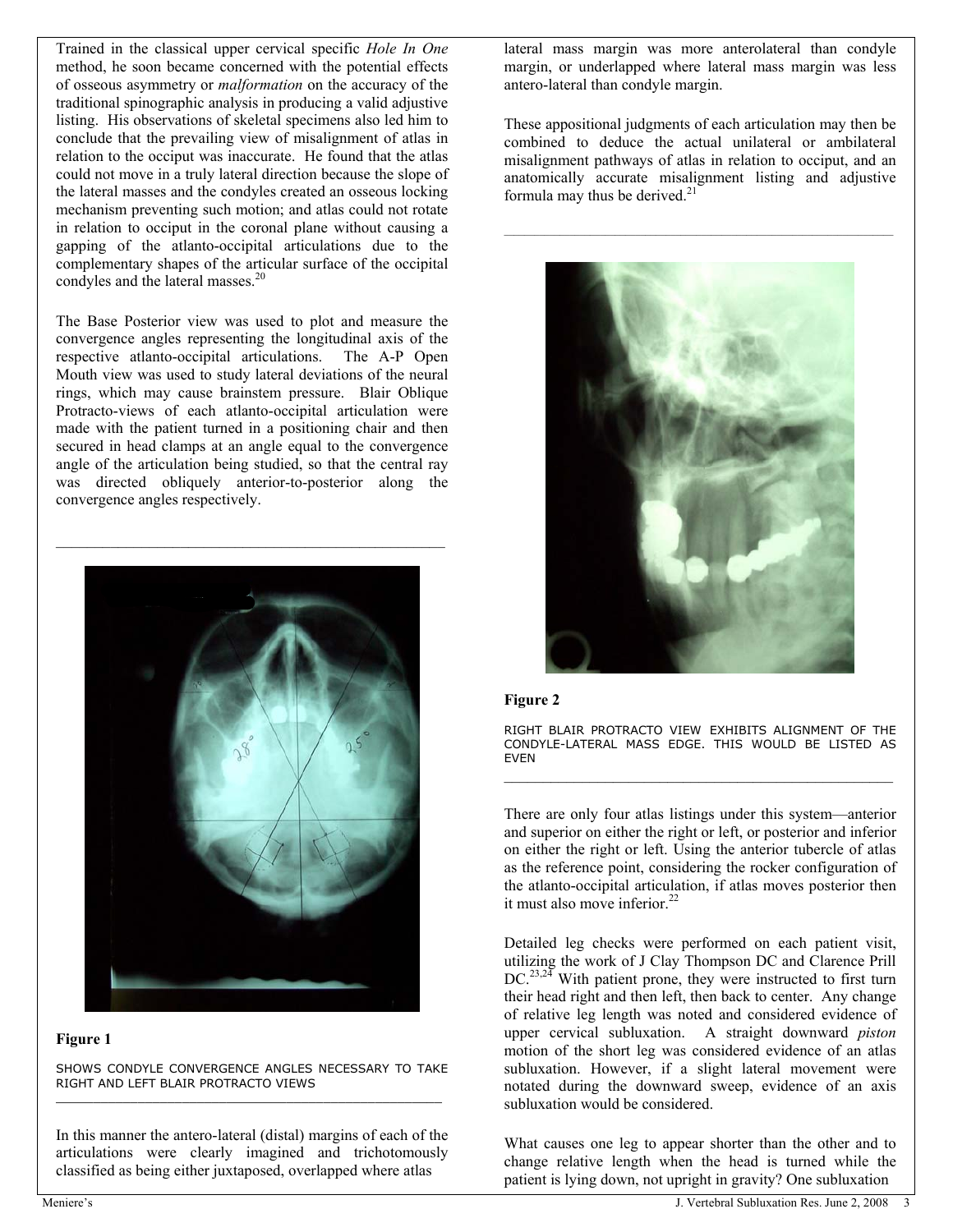complex hypothesis proposes that the mechanism of fixation involves impingement of the atlanto-occipital intra-articular fat pad causing reflexive guarding contraction of the suboccipital muscles. Stimulation of the spindles in these muscles are thought to be involved in the initiation of tonic neck reflexes that alter global extensor muscle tone to achieve proper body balance in response to head movement.<sup>25</sup>

After initial testing, the patients were led through a cervical range of motion and then all tests were repeated. A conservative approach in determining evidence of subluxation was used. That is, when in doubt no adjustment was given. The leg checks were the main criterion used to decide when to adjust or not. To determine whether the major subluxation was at the level of atlas or axis, Prill-modified leg length tests were utilized. With patient prone, patient was instructed to gently and steadily raise their feet toward the ceiling, while the doctor resisted such movement with his hands. The peripheral nerves were being tested, those that innervate the postural muscles holding one upright in gravity, so it was imperative that the patient only lift their legs slightly and maintain this pressure for at least two seconds. This test was for the top cervical vertebra.

Instructing patients to rotate their feet while the doctor provided resistance, tested axis. Some clinicians prefer to have the toes rotate outward. I have the patient pull their heels together. This corresponds to the rotation of the head on the neck, 50% of which occurs at the level of C2.

Thermographs of the cervical spine were utilized on two of the patients using a DTG-25 instrument. These were used to develop a pattern of subluxation in order to determine when to adjust. A graph reading that is static and persistent over time is considered to be the patient's *pattern*. 26 Duff found after recording over 35,000 comparative full-spine scans that no constant static deflection or bilateral asymmetry in skin temperatures can be found below the C2 level of the spine when the upper cervical region is in its proper juxtaposition and not subluxated. $27$ 

When it was determined that the patient was in a pattern of subluxation, a toggle recoil adjustment was performed on atlas, with the patient in a side-posture position on a Thuli chiropractic table, using the cervical drop piece. The patient was then rested for twenty minutes and rechecked, to make sure that the pattern had been broken. All ten patients were adjusted on the second visit, after it was found that they were in a pattern of subluxation. They were rested, rechecked, and found to be balanced. They were checked one week later. Nine were balanced, so no adjustment was given. One was given a second adjustment and presented balanced one week later. Most are now under maintenance care, being checked on a monthly basis.

#### **Case Reports**

**Case 1** 

*History* 

This 87 year-old female had suffered frequent episodes of

vertigo, tinnitus and nausea for 45 years. She was in a moderate car accident a few years before onset. During episodes, she walked around her home holding onto the walls, trying to keep her head level at all times. She reported numerous falls over the years, some resulting in broken bones.

She was diagnosed with Meniere's disease at University of Michigan Hospital in Ann Arbor and Memorial Hospital in Chicago. She tried a variety of medications which would help her sleep, but did not negate her symptoms. Surgical history of colostomy and right radical mastectomy noted. Four or five years prior to the onset of symptoms, she was a passenger in a car that rear-ended another stopped vehicle while traveling approximately 45 mph.

#### *Examination*

Subject reported severe dizziness, blindness in the left eye, fullness in right ear, pain and stiffness of the neck and numbness in the left thumb. She was unable to lift her left arm above her shoulder. Exhibited limited range of motion with left lateral flexion and left rotation of the head. Edema was noted below the posterior base of the skull in the area of atlas. Leg checks showed a 1" right pelvic positive and 1" left cervical syndrome. Positive modified Prill check indicated C1 subluxation. Cervical x-rays revealed narrowed disc spaces at multiple levels, particularly evident at C6-7 with minimal marginal spurring and bony overgrowth of facet joint margins. Atlas was subluxated posterior and inferior on the left articulation and under lapped on the right. Fifth cervical vertebra was inferior and posterior.



#### **Figure 3**

DEMONSTRATES AN UNDERLAP OF THE SUPERIOR LATERAL TIP OF THE LATERAL MASS IN COMPARISON TO THE LATERAL INFERIOR TIP OF THE OCCIPITAL MARGIN. THE LISTING IS PIR (POSTERIOR AND INFERIOR ON THE RIGHT)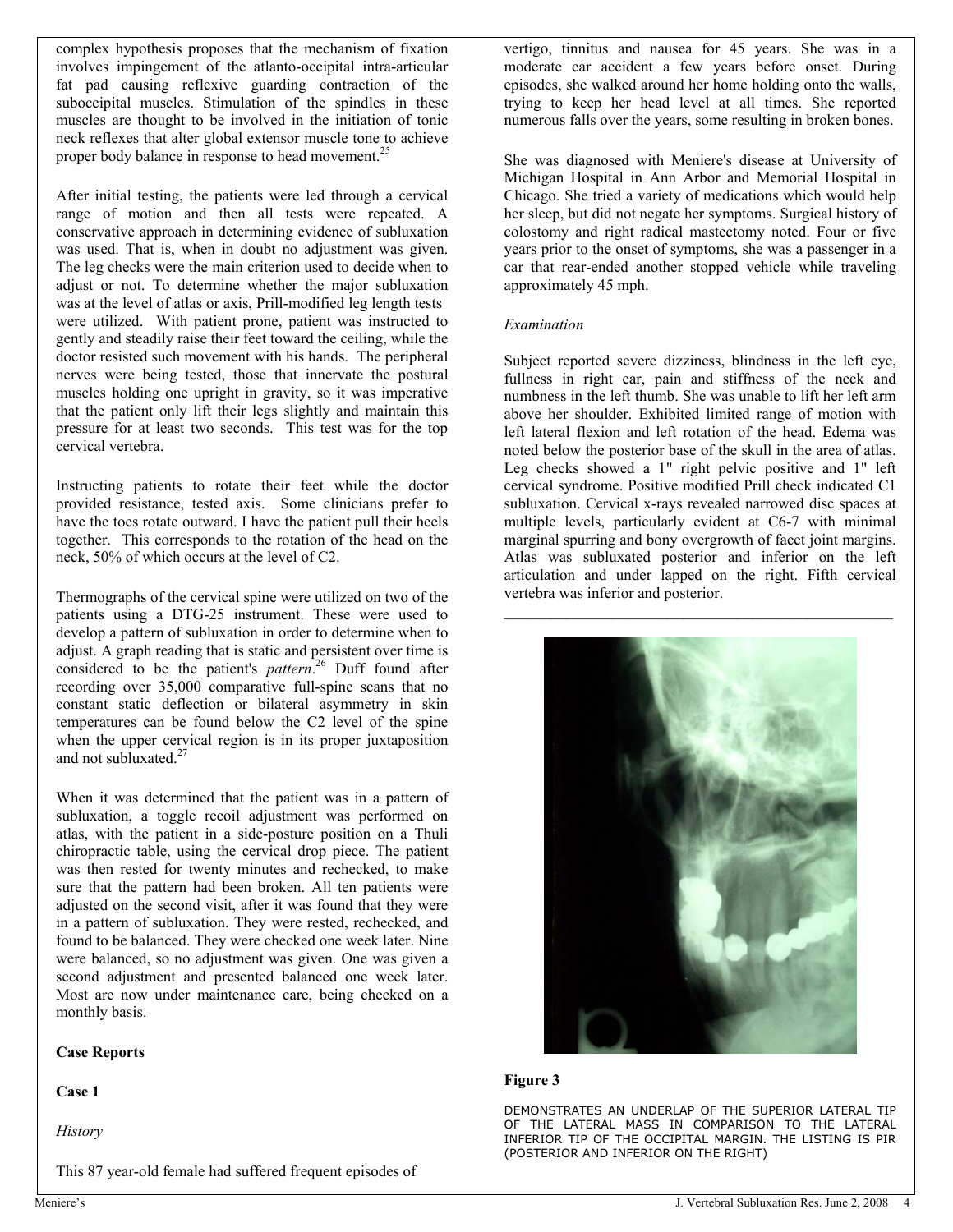

 $\mathcal{L}_\text{max}$  and the contract of the contract of the contract of the contract of the contract of the contract of the contract of the contract of the contract of the contract of the contract of the contract of the contrac

*Intervention and Outcome* 

Immediately following specific atlas adjustment, subject reported complete alleviation of vertigo and dizziness. When she awoke the next morning, the tinnitus was also gone. She held the adjustment and was symptom free for two years. Cervical range of motion was improved. After suffering a minor stroke closely followed by three compression fractures caused by osteoporosis, the subluxation returned and a second adjustment was given. That adjustment held for six months.

### **Case 2**

#### *History*

Fifty seven year old female was diagnosed with Meniere's disease in 1991. Onset was sudden and severe wherein she reported being paralyzed for a short time. Following this episode, she gave up driving. She was a passenger on a bus that was in a relatively serious accident in 1975. Symptoms were relieved for two years by endolymphatic shunt surgery. Recent tests revealed a 50% hearing loss in right ear. Symptoms were currently returning most mornings and lasting into the afternoon. They were relieved by diet pills, Valium and bed rest. She decided to try chiropractic as an alternative to a second shunt surgery.

#### *Examination*

Patient reported dizziness, nausea and stiff neck. Leg checks demonstrated ¾" right pelvic negative, ¾" right cervical syndrome and positive C1 test. Limited range of cervical motion was observed bilaterally. Cervical thermograph showed right break at level of C1. X-ray analysis revealed atlas subluxation to be posterior and inferior on the left articulation, under lapped on the right.

#### *Intervention and Outcome*

After specific atlas adjustment and rest, patient was postchecked. She was balanced, all tests were negative and all symptoms were gone. Cervical range of motion was restored. Cervical thermograph was straight. After one year, patient is holding adjustment and symptom free.

#### *History*

Thirty five year old female presented with history of vertigo, swallowing difficulties, nausea, cervicalgia, cephalgia, double vision, occasional deafness, weakness and fatigue since 1996. She was working part-time out of her home, unable to drive or go anywhere. She reported having a minor car accident in 1991. Diagnosed with Meniere's disease, TMJ dysfunction, rheumatoid arthritis and Arnold-Chiari malformation. Prescriptions included Duricef, Retin-A, Benzymicin and Antivert. Her father had been diagnosed with Becker's muscular dystrophy.

#### *Examination*

Leg checks demonstrated 1" right pelvic negative, 1" left cervical syndrome and positive C1 and C5 tests. Restricted range of motion with left lateral flexion. X-rays, video fluoroscopy and MRIs showed atlas to be inferior and posterior on left articulation, under lapped on the right, and inferior and posterior C5 and C6. Thermograph showed pattern of a break to the left at levels of C1 and C5.

#### *Intervention and Outcome*

Within 24 hours of first specific Atlas adjustment all symptoms had subsided except dysphagia, which had gotten worse. All balance tests were negative and cervical thermograph was straighter.

Full cervical range of motion was restored. Atlas adjustment has been repeated when the pattern of subluxation has returned, a total of six times in the past two years. The swallowing problem has persisted. A C5 adjustment has been suggested but declined by the patient.

#### **Case 4**

#### *History*

Fifty six year old male on total disability since 1995, after being diagnosed with Meniere's at the Michigan Ear Institute, Farmington Hills, MI. Averaging two severe vertigo spells per month. Hearing loss in left ear. Rear ended by car traveling at 45 mph in 1980. Open-heart surgery in 1998.

#### *Examination*

Subject reported dizziness, headache and stiff neck. Leg checks showed ½" left pelvic negative, ½" right cervical syndrome, 1" positive modified Prill tests for C1 and C5. Blair x-ray analysis determined that atlas was subluxated posterior and inferior with right laterality.

#### *Intervention and Outcome*

Patient post-checked showed balanced after specific adjustment and a twenty minute rest period. He called the next day to report an *unusual* type of headache.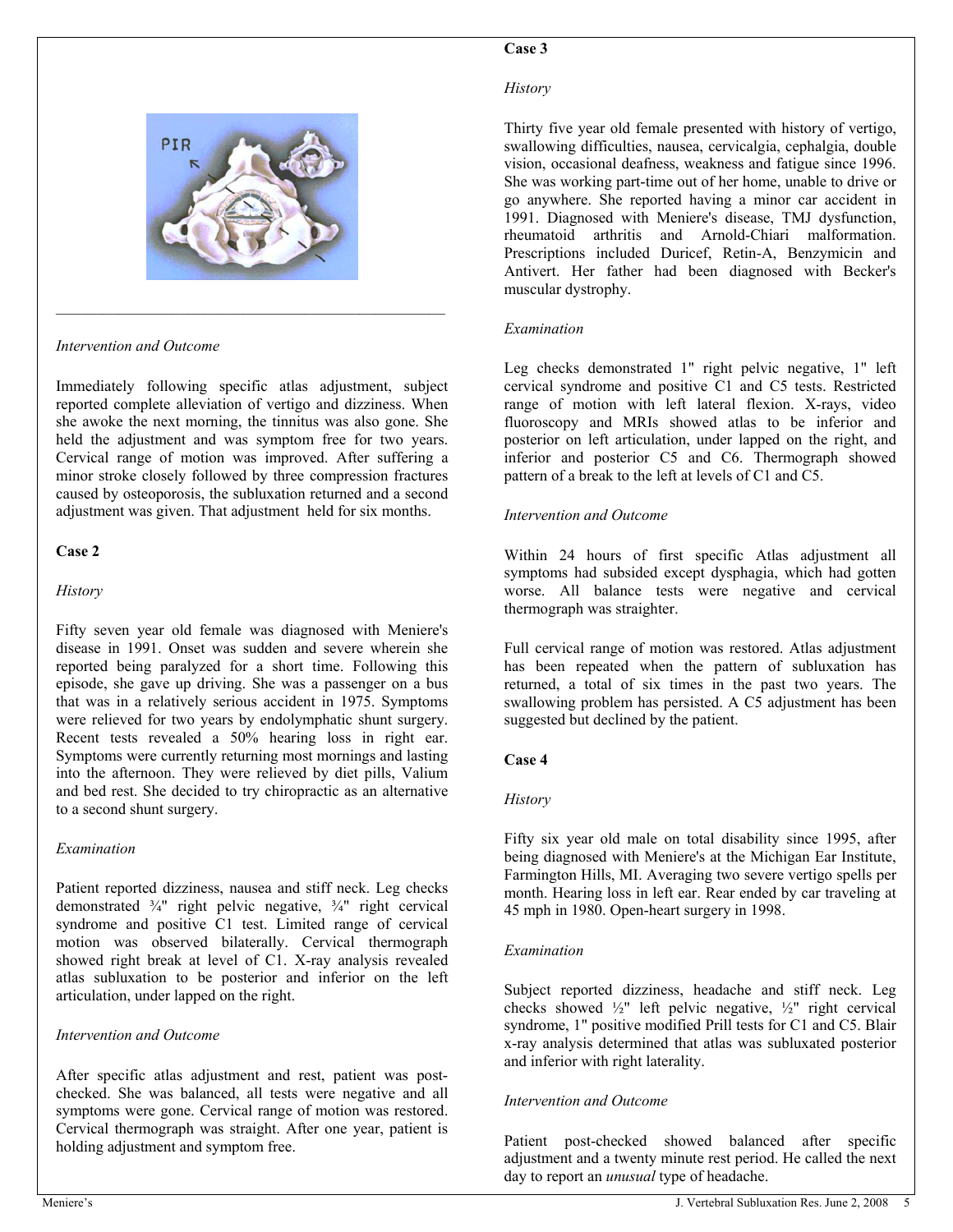He was re-checked and found to be in a pattern of subluxation. It was determined that I had accidentally adjusted him on the wrong side, the left instead of the right side up. The adjustment was repeated on the correct side. He was checked and was balanced the following day. The dizziness, headache and stiff neck were gone, and he said that his wife remarked that his voice had changed.

One week later he was still holding his adjustment. His symptoms had not returned. He was excited that he could walk four times farther and his allergies were greatly diminished, even though the pollen count was high. He reported feeling *different*.

### **Case 5**

### *History*

Thirty five-year-old mother of five was diagnosed with Meniere's five years ago, averaging three episodes a month putting her down in bed and out of work. Hearing was decreasing in right ear. Prescriptions include Buspar, Effexor, Prozac, Allegra, Rhinocort, Transderm scopolamine, Dyazide, Antivert, Valium, Phenergen and Triamterene. Appendectomy and ovarian cyst on her left side were removed 1983.

Remembers having her neck severely twisted and hearing a loud pop when she was in college.

### *Examination*

Patient reported feeling dizzy. Having trouble hearing with right ear for some time, and left was also becoming a problem. Leg checks demonstrated ½" left pelvic positive, ½" right cervical syndrome and positive modified Prill test for C1. Limited range of motion with left lateral flexion and left rotation. X-ray analysis showed atlas posterior and inferior on the left.

#### *Outcome*

Patient was balanced and symptom-free after first adjustment. She has held her adjustment for over three months with no vertigo spells. She also feels that her hearing has improved.

#### **Case 6**

#### *History*

Fifty five year old female diagnosed with Meniere's three years prior at the ENT Center, Durban, South Africa. Her attacks initially were every 6 months, but more recently she had been having weekly attacks with vertigo, progressive hearing loss and vomiting. History of carpal tunnel syndrome, low blood pressure and hypothyroidism.

Audiogram showed a right moderately severe sensorineural hearing loss. Prescriptions included Hygroton, Serc and Stemetil.

#### *Examination*

Patient reported loud buzzing in right ear. Leg checks showed  $\frac{1}{4}$ " right pelvic positive and positive C1 modified Prill test. Xrays revealed atlas to be posterior and inferior on the left.

#### *Intervention and Outcome*

Patient discontinued medications the day of adjustment. Two days later the post-check was balanced. She reported no dizziness, but that the tinnitus was a little worse. Unfortunately, she had a severe attack two months later after she had returned to South Africa.

#### **Case 7**

#### *Case History*

Fifty four year old male diagnosed with Meniere's in 1992, TMJ in 1994, irritable bowel syndrome 1995 and a sleep disorder in 1996. He hit is head very hard on an air duct while descending basement stairs in 1989.

#### *Examination*

Patient reported left ear ringing and fatigue from inability to sleep for more than two consecutive hours. Leg checks showed 1" right pelvic positive, 1" left cervical syndrome and 1" modified Prill C1 test. X-ray showed atlas to be posterior and inferior on the right.

#### *Intervention and Outcome*

Atlas was adjusted on second visit. Patient was balanced and considered himself cured on third visit.

#### **Case 8**

#### *History*

Forty six year old male diagnosed with Meniere's seven years prior. Four injections of Gentamycin into left ear in 1998. Taking Valium, diuretics, Dyazide and Mescaline. Hernia operation in 1997, deviated septum operation in 1999.

#### *Examination*

Patient presented with dizziness, unsteady on his feet, ringing and fullness in left ear. Leg checks showed ½" left pelvic negative, bilateral cervical syndrome and positive C1 Prill test. X-rays revealed atlas to be posterior and inferior on the left.

#### *Intervention and Outcome*

Specific adjustment was given to atlas. Patient returned two days later balanced and reporting that the previous day was a really good day.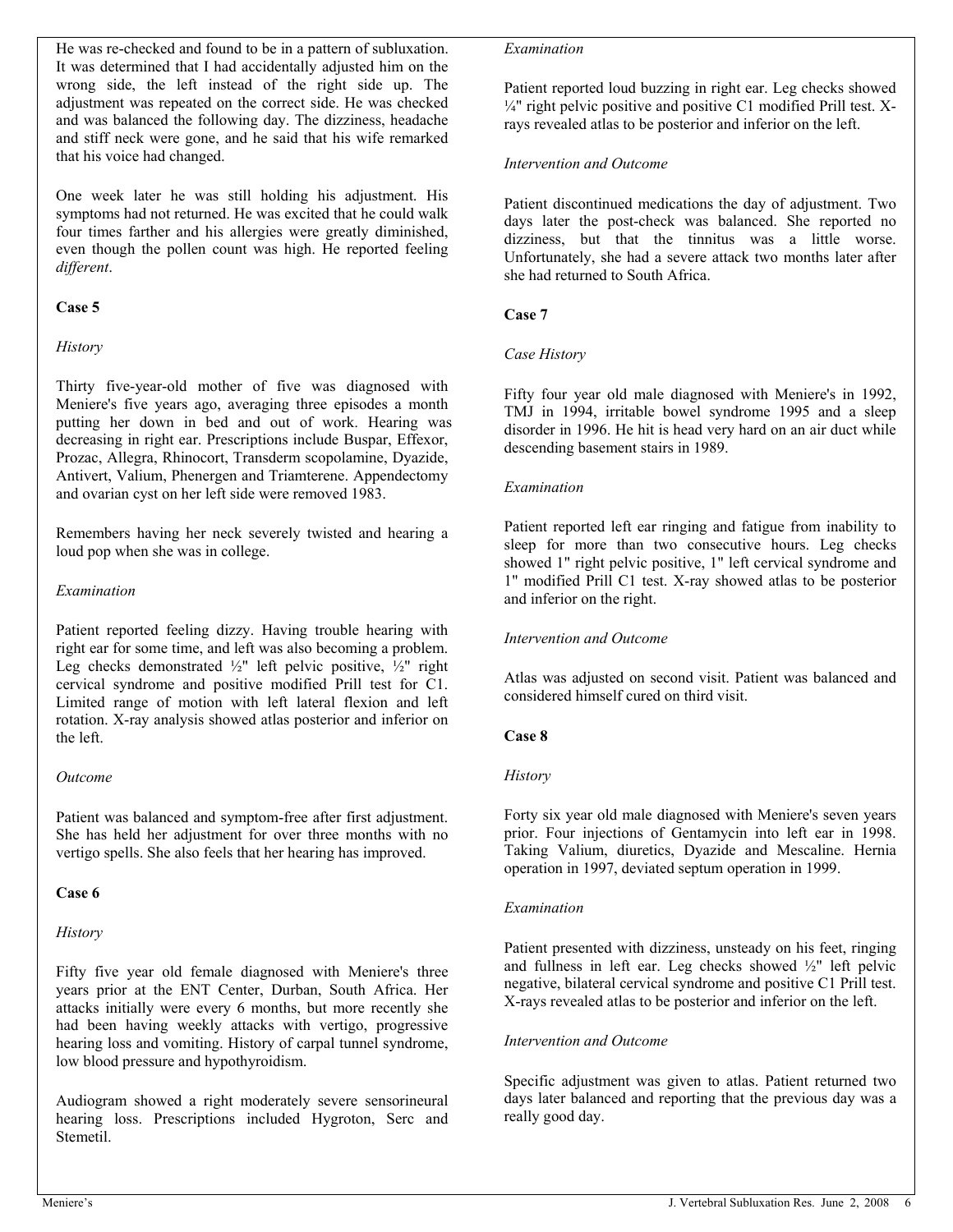#### **Case 9**

#### *History*

Ninety-year-old male got left inner ear destruction at Mayo Clinic in 1963. Nine years ago Meniere's symptoms returned, this time in right ear. Heart valve replacement and right ear endolymphatic sac decompression in 1995. Pacemaker in 1998 and Gentamycin intra-ear injections in 1999.

#### *Examination*

Patient reported dizziness and inability to hear because his hearing aid was broken. Leg checks showed 1" right pelvic positive, 1 ½" right cervical syndrome and 1" modified Prill test.

X-Rays revealed atlas to be posterior and inferior on the left.

### *Intervention and Outcome*

Atlas was adjusted. One week later patient returned balanced with no dizziness or vertigo. Hearing had improved dramatically in remaining ear.

### **Case 10**

### *History*

Seventy eight year old male diagnosed with Meniere's in 1992. Prostate surgery for cancer in 1993. Was in car accident in 1987.

#### *Examination*

Patient presented with right ear fullness, stiff neck and low back pain. Leg checks showed 1" right pelvic positive, 1" right cervical syndrome and positive Prill C1 test. X-rays demonstrated atlas to be posterior and inferior on the left.

#### *Intervention and Outcome*

One week after specific atlas adjustment, patient presented balanced and symptom free.

#### **Discussion**

Nine out of ten case study patients reported a history of neck trauma, mostly automobile accidents. All ten showed evidence of upper cervical subluxation upon neurological examination, and all exhibited both evidence of a history of whiplash and an existing atlas subluxation in radiographs. All had posterior and inferior atlas listings, with atlas laterality on the opposite side of the involved ear.

It is possible that the lateral mass of atlas on the opposite side of the posterior listing is irritating the nerve root of CN VIII, as it exists from the upper lateral portion of the medulla oblongata, just anterior to the midline of the brain stem. BJ Palmer's research demonstrated that the brain stem extends

below the foramen magnum, to the level of the second cervical vertebra, axis. Although this is not commonly accepted, other less direct biomechanical forces may be irritating the area.

The nerve root may be superior to the foramen magnum, but the CN VIII nucleus can bridge the medulla/spinal cord region.<sup>27</sup> John D. Grostic, DC has proposed a theory that misalignment of C1 or C2 can produce neurological insult via mechanical irritation of the spinal cord by means of the dentate ligament.<sup>29</sup>

Gary Hack, DDS, Professor of Dentistry at the University of Maryland Dental School, has discovered a physical connection between the deep neck muscles and the covering of the brain and spinal cord. He has dissected a muscle-dura tissue bridge that connects the base of the cranium and the first cervical vertebra to the dura. $30$ 

Other theories suggest that the primary neurological interference in the upper cervical area is not caused by this *medulla traction*, but by afferent input into the cord from the subluxated facets.

There are several upper cervical subluxation complex models to choose from. None have been shown to be more valid than another. The clinical results warrant additional investigation.

From 11 countries, many clinicians both chiropractic and medical report cases in which cervical manipulation to correct functional spinal pathology has cured tinnitus and improved hearing, often in cases where the auditory problems have followed motor vehicle whiplash injuries. The great majority of cases involve the upper cervical spine.<sup>31</sup> Medical research has established a connection between spinal trauma and numerous neurological conditions besides Meniere's disease, including Multiple Sclerosis, Parkinson's disease, Amyotrophic Lateral Sclerosis, Trigeminal neuralgia, epilepsy and migraine headache.<sup>32, 33</sup>

Physicians often make the mistake of thoroughly examining only the area of chief complaint. When relevant, I believe it is prudent to start at the nucleus of the cranial nerve or center that supplies function to that area. For example, the brain stem for balance disorders (CN VIII), irritable bowel syndrome (CN X, Vagus), high blood pressure (vasomotor center) and sleep disorders (reticular formation).

It is possible that when the top cervical vertebra partially slips off from one of its two articulations, it puts a small amount of pressure on the spinal cord where it meets the medulla oblongata, irritating it after a period of time.<sup>34</sup> In the case of whiplash, the symptoms are usually exaggerated by an additional lower cervical subluxation.

# **Conclusion**

A case study is limited in its ability to provide conclusions. It is possible that the patients recovered through spontaneous remission or because they believed their problems had been discovered and improved, creating a placebo effect. The time span before chiropractic intervention and the long-term clinically-documented neurophysiological improvements after